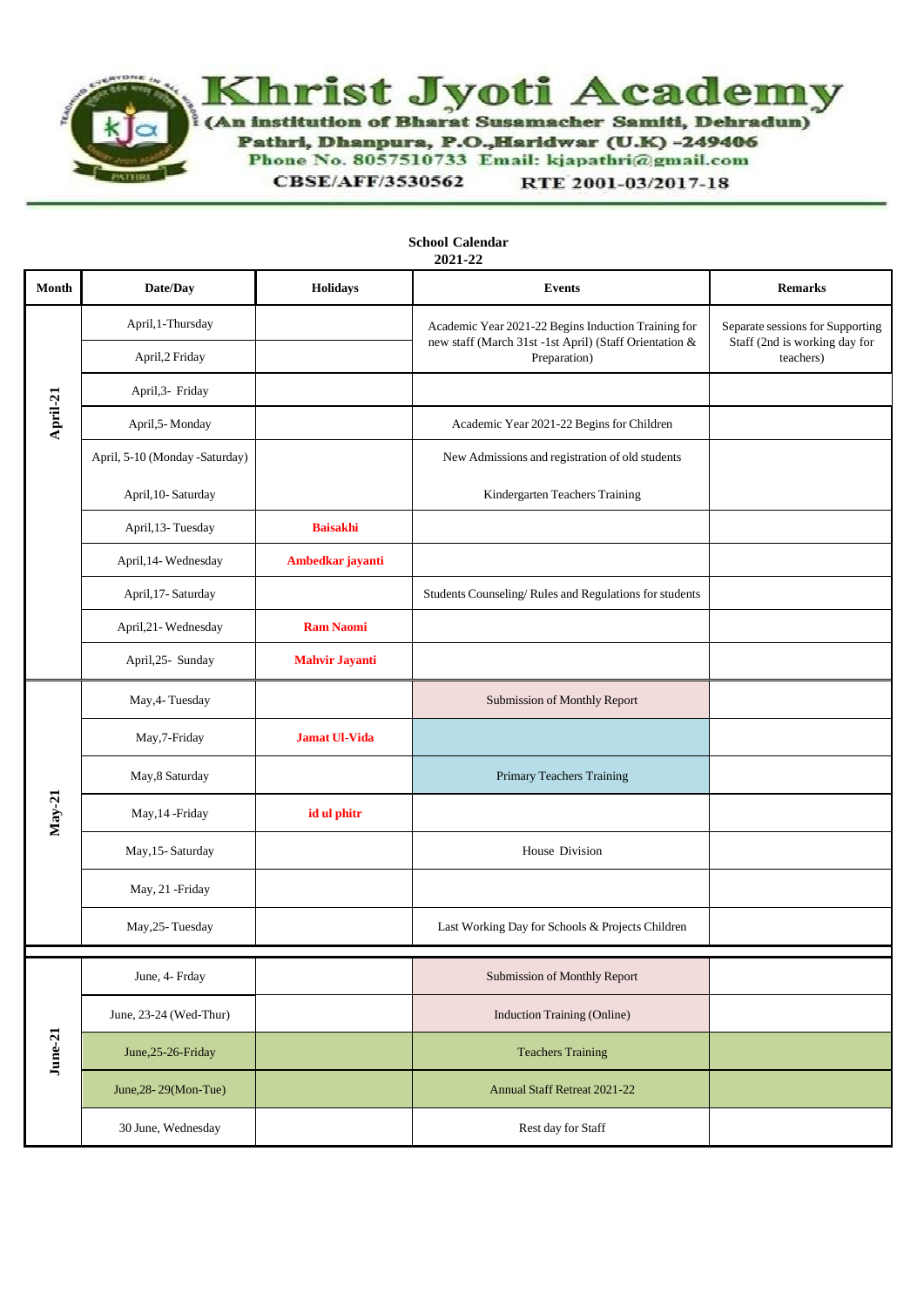| $July-21$    | July, 1-3 (Thur - Sat)      |                              | Re-opening for staff                            |           |
|--------------|-----------------------------|------------------------------|-------------------------------------------------|-----------|
|              | July, 5                     |                              | Re-opening for students                         |           |
|              | <b>July, 19-24(Mon-Sat)</b> |                              | 1st Periodic test for class 9 & 10              |           |
|              | July, 21-Wednesday          | <b>Bakr Id (Eid-Ul-Adha)</b> |                                                 |           |
|              | August, 2-7(Mon-Sat)        |                              | <b>1st Unit Test</b>                            |           |
|              | August, 5- Friday           |                              | Submission of monthly report                    |           |
|              | August, 14 Saturday         |                              | Fire and safety drill                           |           |
|              | August, 15-Sunday           | <b>Independence Day</b>      |                                                 |           |
| August-21    | August 19- Thursday         | <b>Moharam</b>               |                                                 |           |
|              | August 20, Friday           |                              |                                                 |           |
|              | August 22- Sunday           | <b>Rakshabandhan</b>         |                                                 |           |
|              | August, 29 Sunday           |                              | Ist PTM                                         | First PTM |
|              | August, 30-Monday           | <b>Janamashtami</b>          |                                                 |           |
|              |                             |                              |                                                 |           |
|              | September 4-5, (Sat-Sun)    |                              | Teacher's day                                   |           |
|              | September, 6- Monday        |                              | <b>Monthly Report</b>                           |           |
|              | September, 11- Saturday     |                              | Carrier and leadership development for students |           |
| September-21 | September, 17- Friday       | Vishwakarma puja             |                                                 |           |
|              | September, 20-30 (Mon-Thur) |                              | <b>Half yearly Examination</b>                  |           |
|              | October, 2- Saturday        |                              | Gandhi Jayanti                                  |           |
|              | October, 4-13 (Mon-Wed)     |                              | 2nd Periodic Exam For Class 9&10                |           |
|              | October, 5-Tuesday          |                              | <b>Monthly Report</b>                           |           |
|              | October, 14-15(Thur-Fri)    | <b>Dussehra</b>              |                                                 |           |
| October-21   | October, 17 Sunday          |                              | <b>Report Card Distribution and 2nd PTM</b>     |           |
|              | October, 19 Tuesday         | <b>Id-e-Milad</b>            |                                                 |           |
|              | October, 20 Wednesday       | Valmiki Jayanti              | Teacher's Training                              |           |